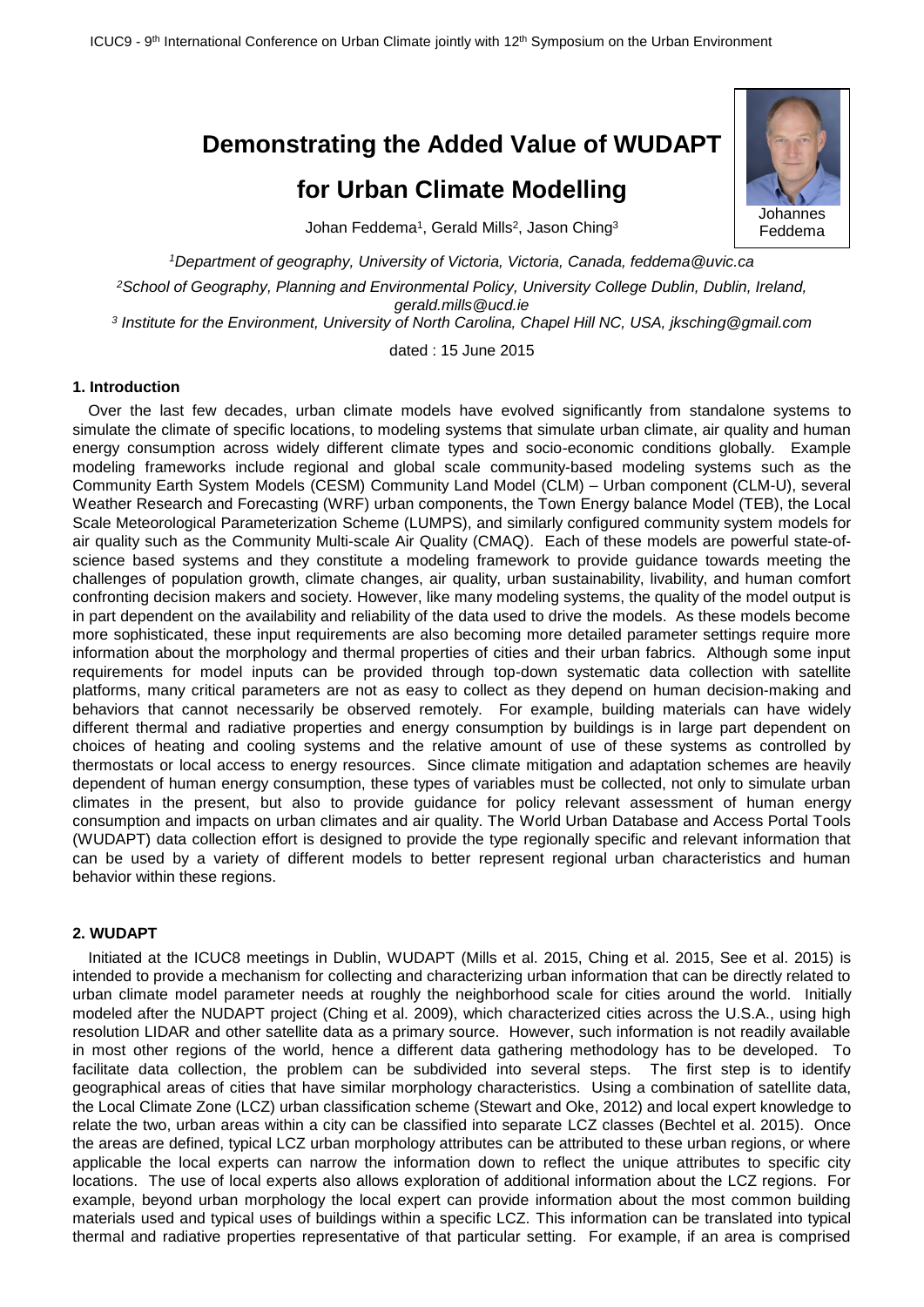primarily of brick buildings, its heat capacity and insulation properties would differ greatly from a location where building are primarily made from wood or some other building material. Finally, local experts may also be able to provide information on typical human use of the building, for example by specifying the types of heating and cooling systems typically used in a location and potentially the human actions that control these systems. For example, an estimate of typical thermostat settings in representative buildings of an LCZ can help to simulate building energy consumption from the amount of heating or cooling that takes place in an area. This talk will focus on how WUDAPT can be used to refine existing urban climate simulation and how this data can be used to develop better future climate change scenarios.

## **2. Demonstrating the need for WUDAPT for climate modeling**

While numerous models have been developed to simulate urban heat island and other aspects of urban climatology (Grimmond et al., 2010) parameterizing such models to best reflect actual surface characteristics is still lacking. WUDAPT is intended to fill that gap. To illustrate this need, Jackson et al. (2010), showed that improved representation of urban characteristic based on broad based generalizations can make significant differences in outcomes (Figure 1). In this simulation with the CESM CLMU model, there is a systematic difference in the model output simulation of urban heat island calculations when a single city set of parameters (Vancouver based on values from Voogt and Grimmond, 2000) is compared to the data from Jackson et al. (2010). Urban heat islands are significantly lower in the tropics when more representative data are used over 33 regions of the world (figure 1). The cause of the reduced heat island could be due to a number of factors, including the vegetative fraction in the urban fabric of cities, the morphology, and thermal and albedo values that characterize regional cities. While Jackson et al. (2010) was a first attempt to capture this information on a global scale, WUDAPT is an effort to greatly improve the quantity and quality of the data to characterize urban properties globally, with significant input from local experts.



Urban Heat Island Comparison: Parameterization Sensitivity

*Figure 1: Urban heat island differences based on using Vancouver urban parameter settings from Voogt and Grimmond (2000) compared to Jackson et al (2010) regional parameter estimates (figure from Jackson et al. 2010)*

Similarly, a study by Oleson et al. (2010) demonstrates the potential for models to assist with potential benefits and costs associated with policies to mitigate urban climate change. In Oleson et al. (2010), the Jackson et al (2010) data were modified so that roof areas were given much greater albedo values. This simulation was intended to test the assumption that introducing high albedo roofs (white roofs) on a global scale would effectively reduce energy consumption by decreasing energy demand. Results show that indeed most regions experience a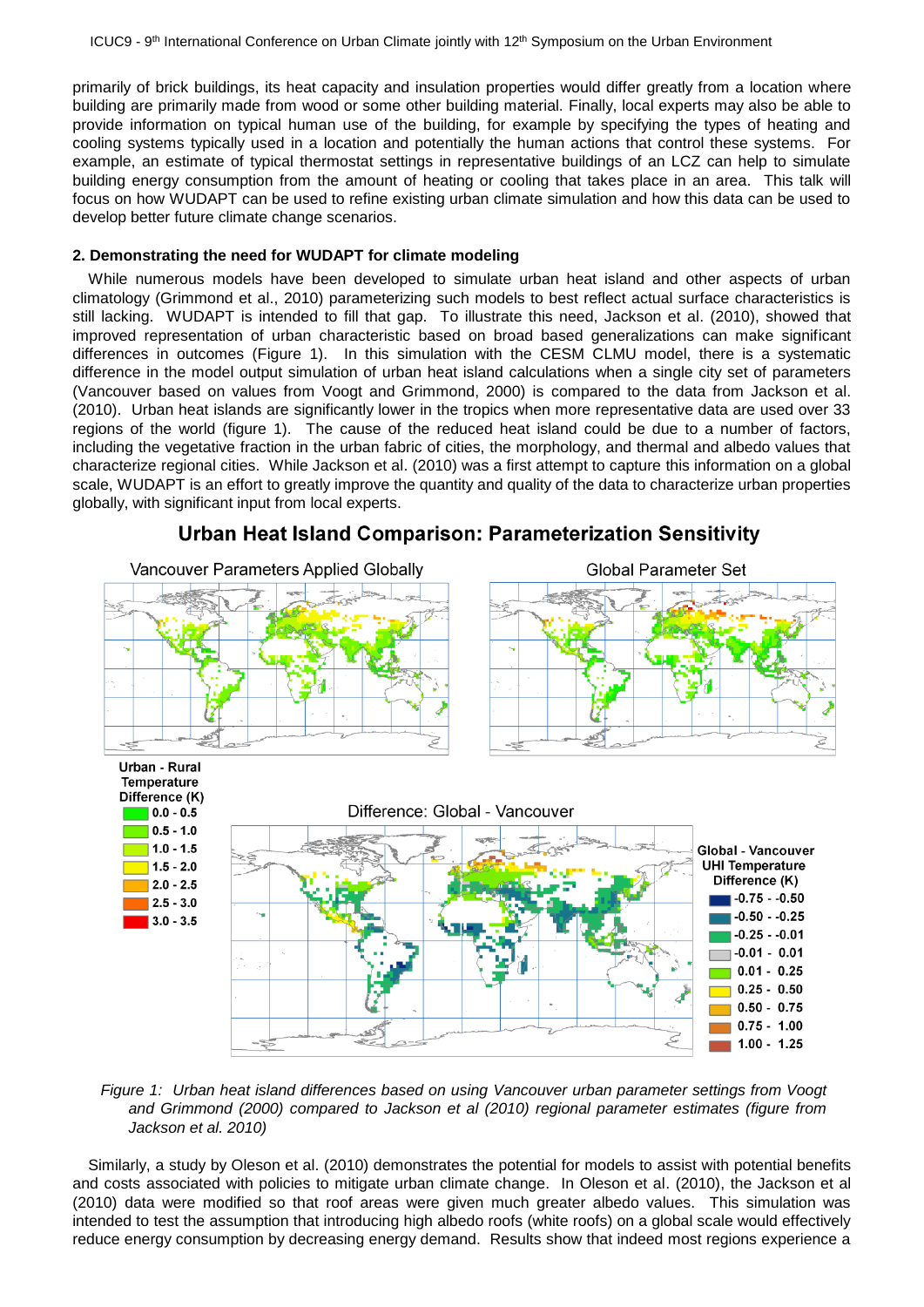marked reduction to their urban heat island temperatures. However, despite this marked impact on climate the experiment did not reduce energy consumption on a global scale in part because in cold regions the low albedo roofs led to an increased need for winter heating of buildings, and in part because relatively few regions have the economic resources to use air conditioning during warm periods, and thus on a global scale, energy gains from cool roofs are limited in geographic extent and the energy gains over these regions are offset by the increased energy needs in winter. Oleson et al. (2010) is a demonstration for how policy to alter urban characteristics can be tested for a broad range of climate types and regions, and how socioeconomic factors must be incorporated when performing such analyses. Such studies can be greatly improved if there are better base line data as WUDAPT is intended to do, and if there is improved knowledge of how urban climate policies are implemented in different regions; a process that can be made more realistic using WUDAPT data and information about local resources available for implementing urban climate mitigation and adaptation strategies.



*Figure 2: Simulated annual (ANN), June – August (JJA) and December- February (DJF) changes in urban heat island temperatures by increasing roof albedo globally (figure from Oleson et al. 2010)*